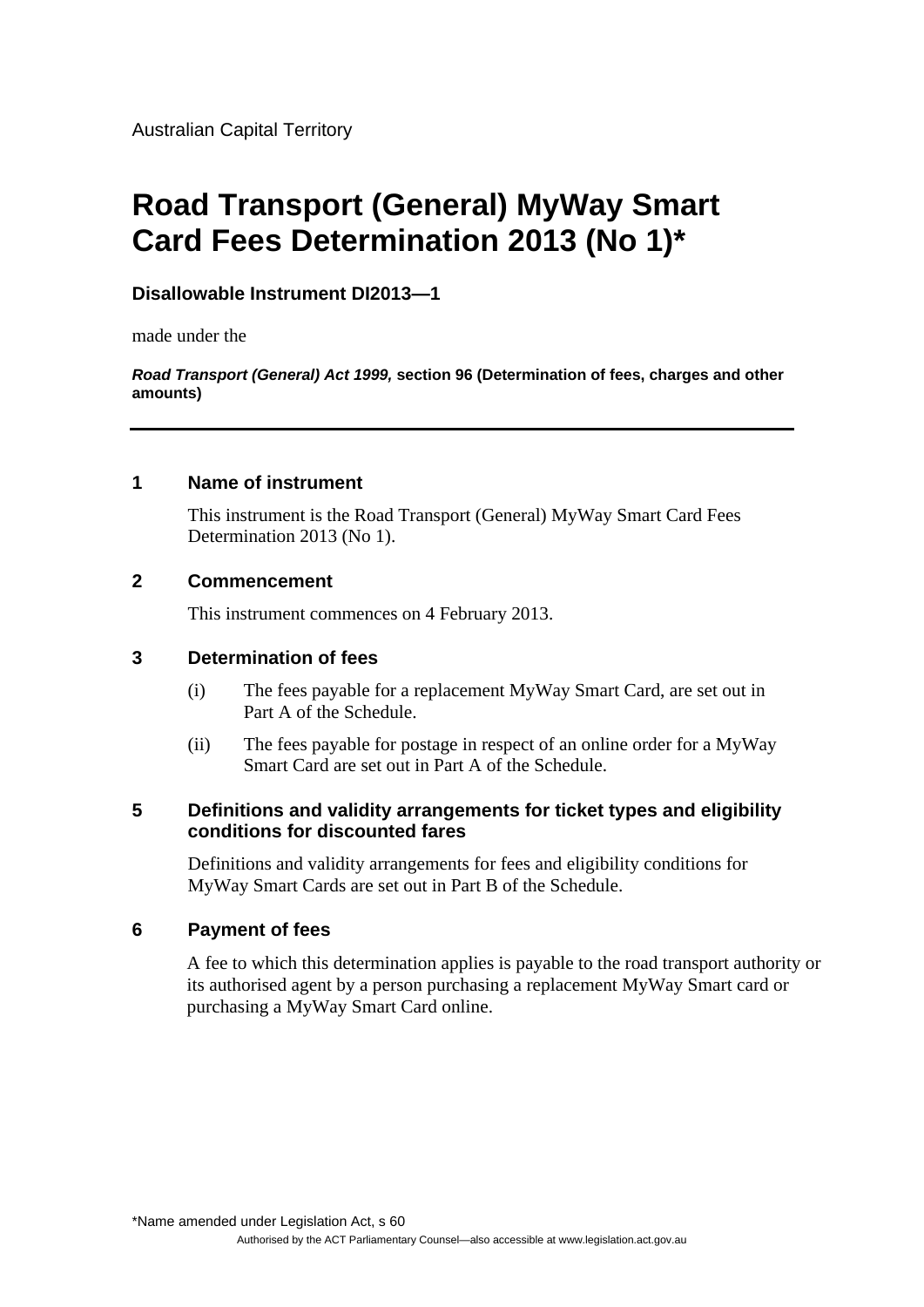## **7 Goods and services tax**

The fees contained in Part A of the Schedule are inclusive of GST.

Shane Rattenbury MLA Minister for Territory and Municipal Services

20 December 2012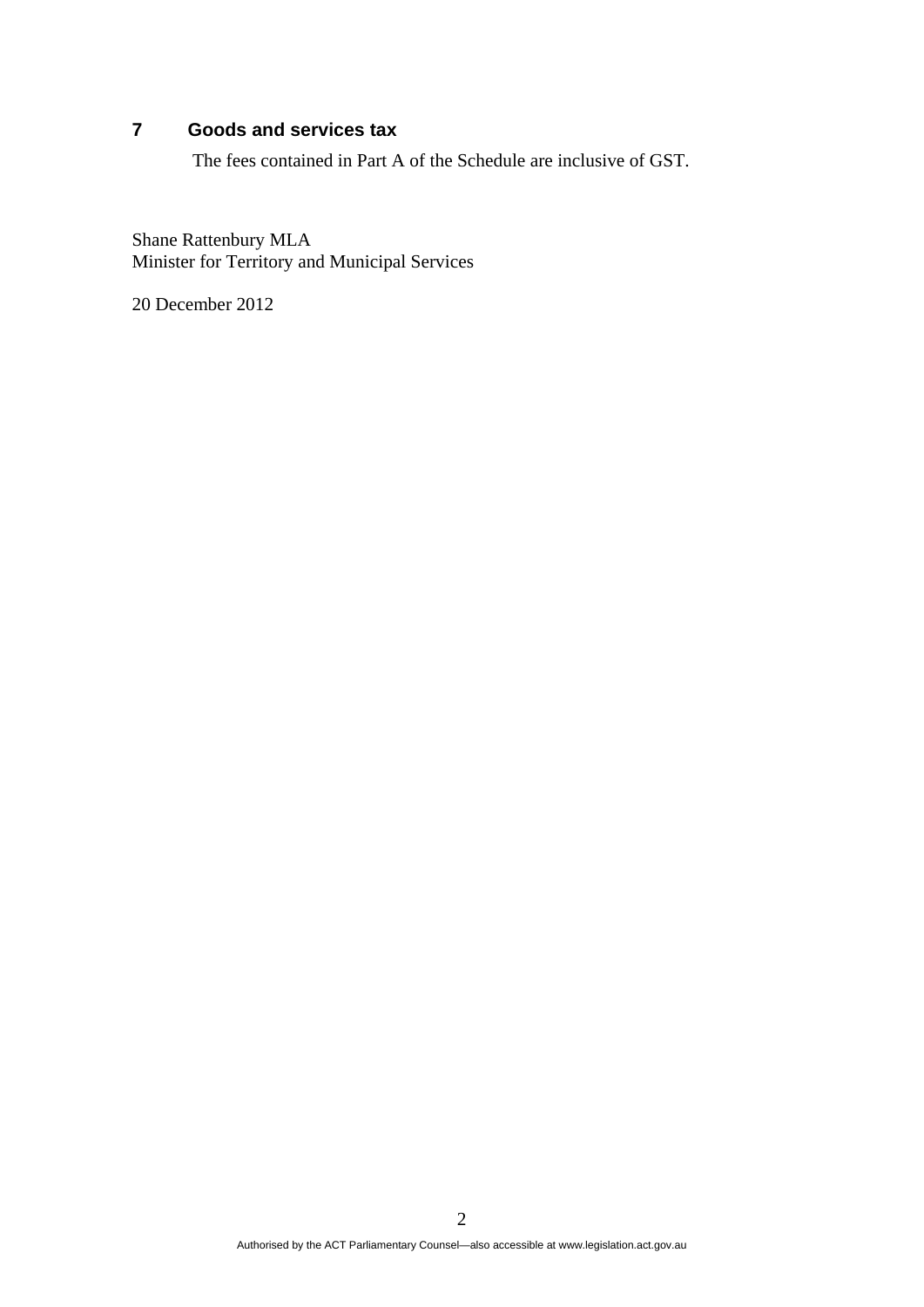| <b>PART A – MyWay</b><br><b>Smart Card fees</b> |        |                   |                    |
|-------------------------------------------------|--------|-------------------|--------------------|
|                                                 | Fee    | Concession<br>Fee | <b>Student Fee</b> |
| MyWay Smart Card fee                            | \$5.00 | \$2.50            | \$2.50             |
| Replacement MyWay card<br>fee                   | \$5.00 | \$2.50            | \$2.50             |
| MyWay Seniors Card Fee                          | \$0.00 | Not applicable    | Not applicable     |
| Replacement MyWay<br><b>Seniors Card Fee</b>    | \$0.00 | Not applicable    | Not applicable     |

# **Part B: Definitions and eligibility conditions for fees**

## **Definitions**

*MyWay Smart Card fee* – fee for purchasing a MyWay Smart Card.

*Replacement MyWay Card* – Replacement card for damaged or misused MyWay Smart Cards.

*Fees* – Includes a charge or other amount.

*MyWay Seniors Card* – A combined MyWay and Seniors card issued by the Territory

# **Eligibility conditions for fees**

A person is eligible for a *concession fee* if—

- (a) the person holds one of the following concession cards:
	- (i) a card issued by Centrelink or the Department of Veterans' Affairs commonly known as a "Pensioner Concession Card";
	- (ii) a Concession Card issued by Centrelink based on the person holding a "Health Care Card Low Income" or a "Health Care Card";
	- (iii) a Department of Veterans' Affairs Gold Card;
- (b) the person is the holder of a Seniors Card issued by any Australian State or Territory;

A person is eligible for a *student fee* if the person is —

- (a) an ACT school student who is:
	- (i) a primary school student attending an ACT school;
	- (ii) a student registered for home schooling under the *Education Act 2004*; or